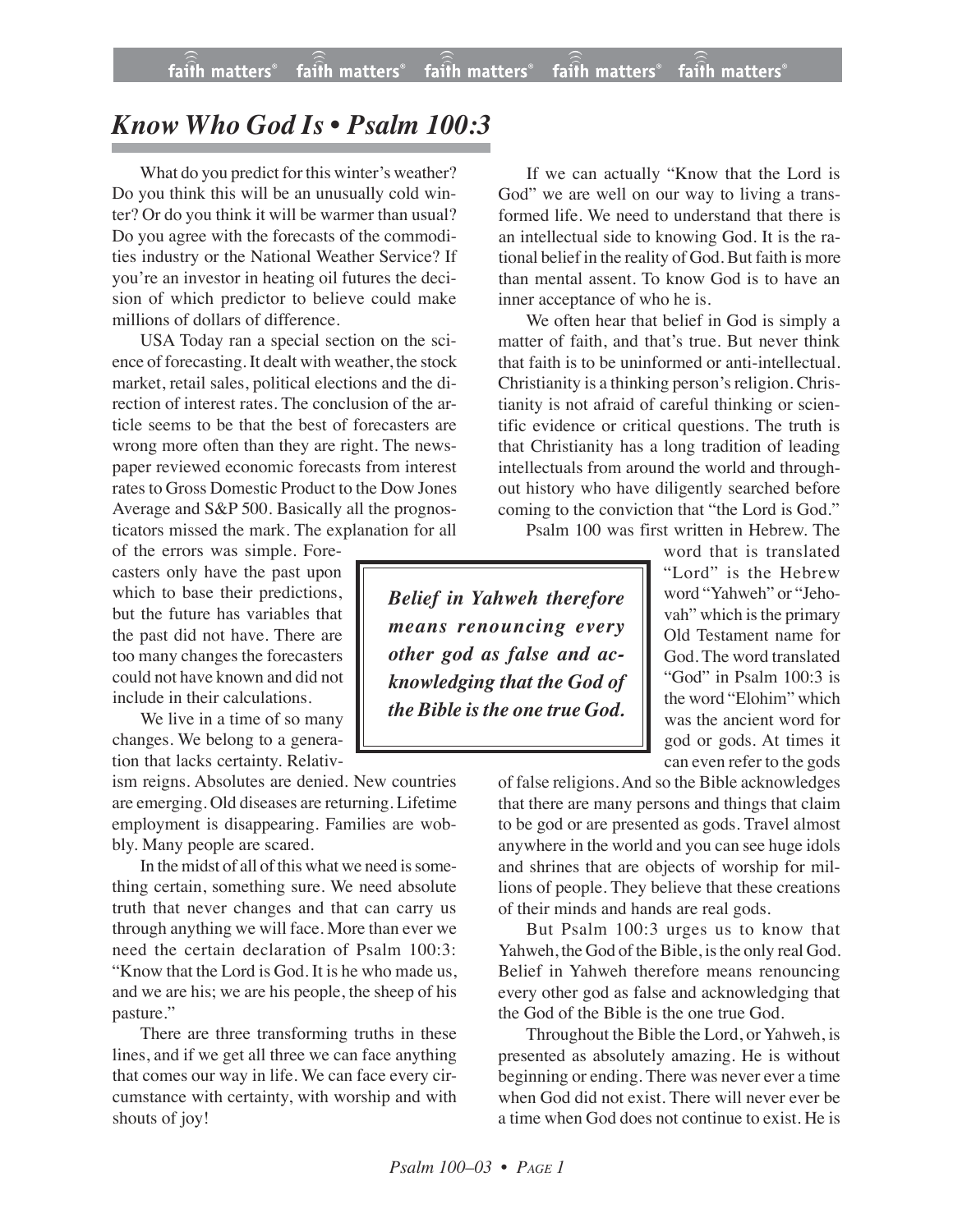not like us. He is not human; he is not mortal; he does not change. He knows everything and can do anything. God is absolutely perfect. He is absolutely loving and generous and kind. God is willing to do anything for our good, including sacrificing his own son for us. God makes everything work together for good, no matter how long that may take and no matter how impossible it may seem.

Knowing that the Lord is God means that the Lord is in control of the world and that he is in control of our lives. We may not always think that way. We may think it's really politicians or parents or enemies or our critics or an employer or cancer or AIDS or the economy. But none of these or anyone or anything else is greatest and most powerful in our lives or in our world. "The LORD is God!"

Knowing this Lord as the only true God is a life transforming truth. We are confident that the Lord is in charge. We know that what he says is true. We have a fixed point in the universe that is always dependable and always good. Everything else can be defined and understood in terms of him. "Know that the Lord is God!"

The second transforming truth is to know who we are. When we know ourselves and understand how we fit into this world we are powerfully enabled to have self-definition and self-confidence. There are a lot of people who spend their entire lives trying to figure out who they are and what is the meaning of life. It can be a frustrating and destructive journey of self-discovery. And if I can't figure out who I am there is little chance that I can find purpose in life or happiness or be much good to anyone else.

According to the Bible, we are creations of God. "It is he who made us and we are his." If that is true and if that is believed then all of life has immediate and eternal meaning.

God made us in order to love us. The Lord certainly didn't create us in order to hurt us. He didn't create us in order to hate us. He didn't create us in order to make us miserable. There is great self-identity in knowing that God made us.

We continually identify people and things by their source of origin. I was born in New Jersey. Although I've lived far longer in Minnesota than I ever lived in New Jersey I will carry the "made in New Jersey" label all my life. Volkswagens are made in Germany. Volvos are made in Sweden. Harley Davidsons are made in the USA.

It is transforming to live life realizing "I was designed in heaven and made by God!" That gives me a worth that is far greater than a label that has to do with New Jersey, Germany, Sweden and the United States combined. But, especially important is that it tells me who I am.

God created us and God owns us. Actually he doubly owns Christians. God owns us as our Creator but he also owns us as our Redeemer. We humans are notorious for wanting our independence. We have rebelled against God's ownership and control of our lives even though our Creator has every right to do with us whatever he wants. That independence is called sin. Sin rots and ruins our lives.

I read an interesting story about a man who owned a 1958 Chevrolet Impala convertible when he was a teenager. He loved that car. But, as he grew out of his teenage years he sold it and lost track of it, and the car was resold many times. When he reached his forties he wanted his '58 Chevy back again. He hired a private detective who found each owner through interviews and motor vehicle registrations. He tracked the car across thousands of miles through multiple states and finally found it in a junkyard. It was wrecked and rusted.

When the detective found the car he called the man who had hired him. The man then traveled across country to the junkyard and bought the wreck. He invested thousands of hours and tens of thousands of dollars rebuilding and restoring his once beautiful 1958 Chevrolet Impala convertible. He wanted to make it the beautiful car that it once was. And eventually he did. It was as good as new. He had given it his best. He just loved that car. It became a car twice loved and twice owned.

God has done far better than that. God first owned us as our Creator. When we wandered away our lives became wrecked and ruined. Some of us ended up in the junkyard. But God does not easily give up. God tracks us down. He finds us and works on us. He rebuilds and restores us through Jesus Christ. He makes us the way we were meant